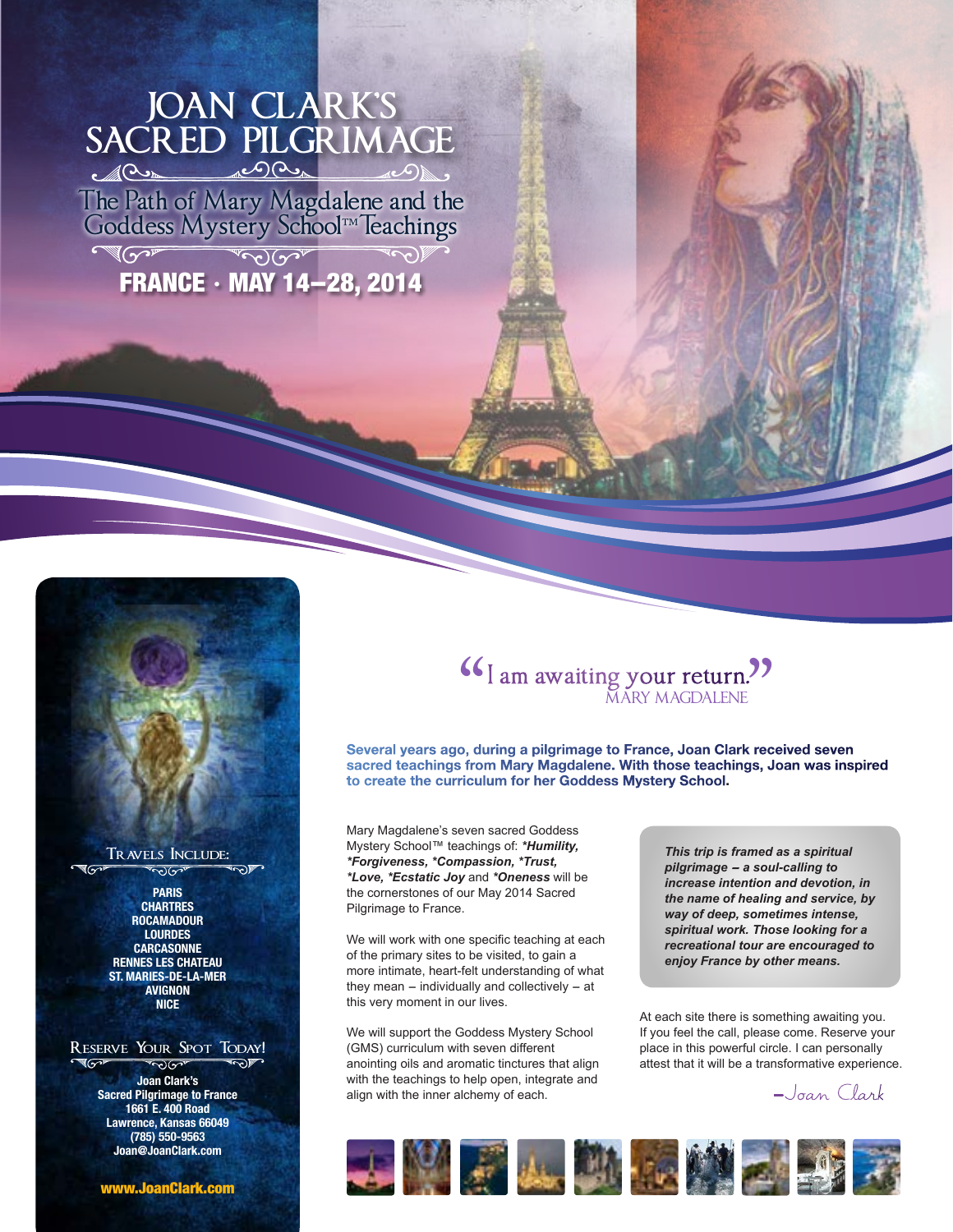



#### DAY ONE - TWO **(WEDNESDAY, MAY 14 - THURSDAY, MAY 15):** PARIS

Paris (Par-Isis), the City of Lights, is where we will open our ceremony and review the seven Goddess Mystery School Teachings of Mary Magdalene. At the highest point overlooking Paris - the Cathedral Sacred Coeur - we begin the surrender to the calling. This spot was once a sacred portal for the Mystery School energies of Isis. While in Paris we will visit several different sites devoted to the Divine Feminine as well as the church dedicated to Mary Magdalene.



#### DAY THREE **(FRIDAY, MAY 16):** CHARTRES

We travel on the TGV to Chartres which is situated outside of Paris and is about one-and-a-half hours by train. Chartres is the home of the world famous Notre' Dame Cathedral and Chartres Labyrinth that was once an ancient Druid Mystery School dedicated to the Goddess. Here, the presence of Isis, Mother Mary and Mary Magdalene are felt very strongly. This, to me, is one of the most wonderful energy portals in the world. The Veil of Mother Mary is housed in this cathedral and the presence of the Divine Feminine is felt strongly in this temple. We begin our work with the first GMS Teaching - Humility.



#### DAY FOUR **(SATURDAY, MAY 17):** ROCAMADOUR

We will explore this amazing little village which clings to limestone cliffs overlooking the valley of the Alzou River. During the middle ages it was a pilgrimage destination dedicated to the Virgin Mother. There is a complex of seven small sanctuaries that make up the spiritual heart of this village which is also known as the "Holy City." The sanctuaries encircle a church square that is 216 steps above the village street level atop the great stairway. A statue of the Black Virgin is enshrined in the Chapel of Notre Dame, which is said to be built over a Druid Stone. In 1172 a monk from the village published the Book of Miracles where he details 126 miracles that occurred after pilgrims prayed for intercession to the Black Virgin. We will work with the second GMS Teaching - Forgiveness.



#### DAY FIVE - SIX **(SUNDAY, MAY 18 - MONDAY, MAY 19):** LOURDES

We travel to Lourdes by bus to visit the Sanctuary of Our Lady Lourdes where we will work with the third GMS Teaching - Compassion. Lourdes is a place where thousands of people visit each year to bathe in the sacred baths to receive a healing from the Divine Mother and to light a candle at the Grotto where she is said to have appeared to Saint Bernadette. There will be time to explore the different Sanctuaries at Lourdes, visit the grotto and partake in the healing bath ritual, as well as stroll around the magical streets of this special village. Lourdes is one of the most famous pilgrimage sites in the world where the Divine Feminine powers of love, healing, compassion and faith are revered.



#### DAY SEVEN - EIGHT **(TUESDAY, MAY 20 - WEDNESDAY, MAY 21):** CARCASONNE

We travel to Carcassonne, the capitol city of the area and the home country of the Cathars. The church in this city is one at which many of you will deepen your connection to Spirit. Our day will be spent exploring this magnificent walled city and working with the fourth GMS Teaching  $-$  Trust.



#### DAY NINE **(THURSDAY, MAY 22):** RENNES LES CHATEAU

We visit the mysterious and highly acclaimed village of Rennes Les Chateau where a church dedicated to Mary Magdalene was built in the 1800s. This is a town full of secrets and history galore. We will also take a 45-minute walk to visit a cave dedicated to Mary Magdalene in the surrounding area. Here, we will study the fifth GMS Teaching - Love.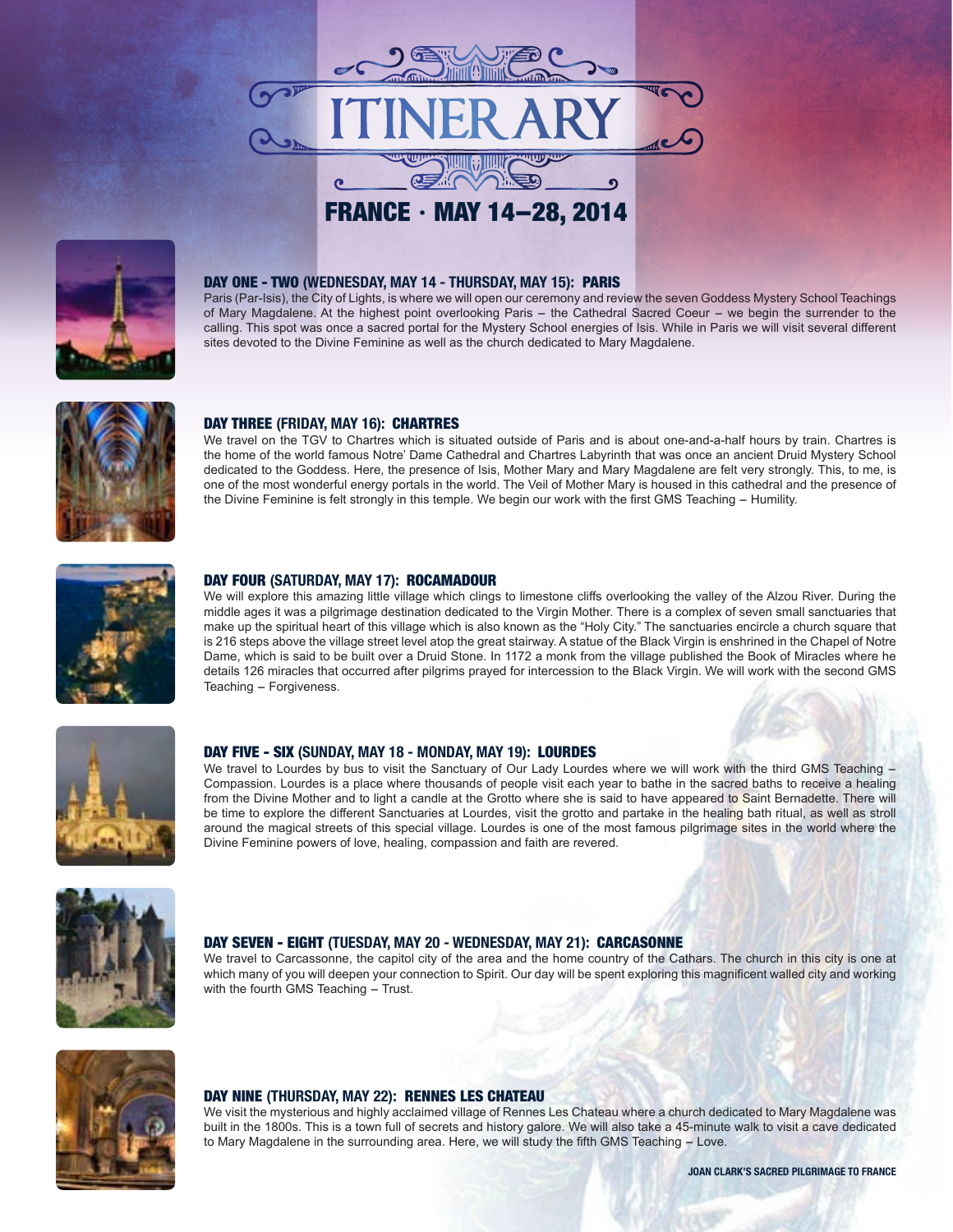



#### DAY TEN - ELEVEN **(FRIDAY, MAY 23 - SATURDAY, MAY 24):** ST. MARIES-DE-LA-MER

We visit the magical village of St. Maries-del-a-Mer in the heart of the Camargue, which is abundant with wildlife and the famous white horses in that region. It is said that Mary Magdalene landed here after being set adrift from Palestine. It is here where the famous annual pilgrimage of the gypsies is held to pay homage to Sara their patron saint. The village church is said to be associated with receiving the arrival of the Holy Grail Family, and it houses a beautiful painting of Mary Magdalene, a Statue of St. Sara and a sacred well. We will spend time on the beach working with the sixth GMS Teaching - Ecstatic Joy.



#### DAY TWELVE **(SUNDAY, MAY 25):** AVIGNON

We will take time to experience Avignon, a beautiful city said to be watched over by the Black Virgin. The 12th Century Cathedral of Notre Dame and the 14th Century Papal Palace is part of the grandeur of Avignon. It is said to be a sacred ceremonial site because of Rhone and Durance rivers merge, representing the Divine Feminine and the Divine Masculine. Here we will work with the GMS Teaching - Oneness.



#### DAY THIRTEEN **(MONDAY, MAY 26):** ST. BAUME, VISIT THE GROTTO OF MARY MAGDALENE

We will visit the Church of Mary Magdalene and the grotto where she is said to have lived the last 33 years of her life. The grotto is a 45-minute climb and together we will create a prayer-walk of gratitude to honor the life, path and teachings of Mary Magdalene and all the Goddesses that hold the essence of the Divine Feminine presence. This is where we end our journey and unite all GMS Teachings in our heart. It is here where we honor our guide and teacher – Mary Magdalene – in the grotto where she lived until her spirit was resurrected to the next plane.



#### DAY FOURTEEN **(TUESDAY, MAY 27):** NICE Breakfast at Hotel. Drive to Nice.

DEPARTURE **(WEDNESDAY, MAY 28):** NICE

If you will be departing on May 28, please arrange a late afternoon departure time.

**Mary Magdalene painting created by Kris Shubin for Joan Clark's Goddess Mystery School™ May not be replicated or used without permission of Joan Clark.**

# **About Joan Clark**

**Joan Clark is a Natural Perfumer/ Aromatherapist, Intuitive Practitioner, Energy Artist, Writer and Movement Specialist.**

**She has founded two original lines of aromatic products and has been teaching aromatherapy and natural perfumery for over 25 years.** 



**Joan is the founder of the Women of Essence Circle, which has been in existence for over 22 years and Powerful Passionate Women for Peace. She is the creatrix of "Present Moment Yoga" which combines kundalini yoga with chakra oils and crystal therapy.**

**Joan has been guiding sacred travel for over 20 years, which truly is one of her greatest passions.**

### RESERVE YOUR SPOT TODAY!